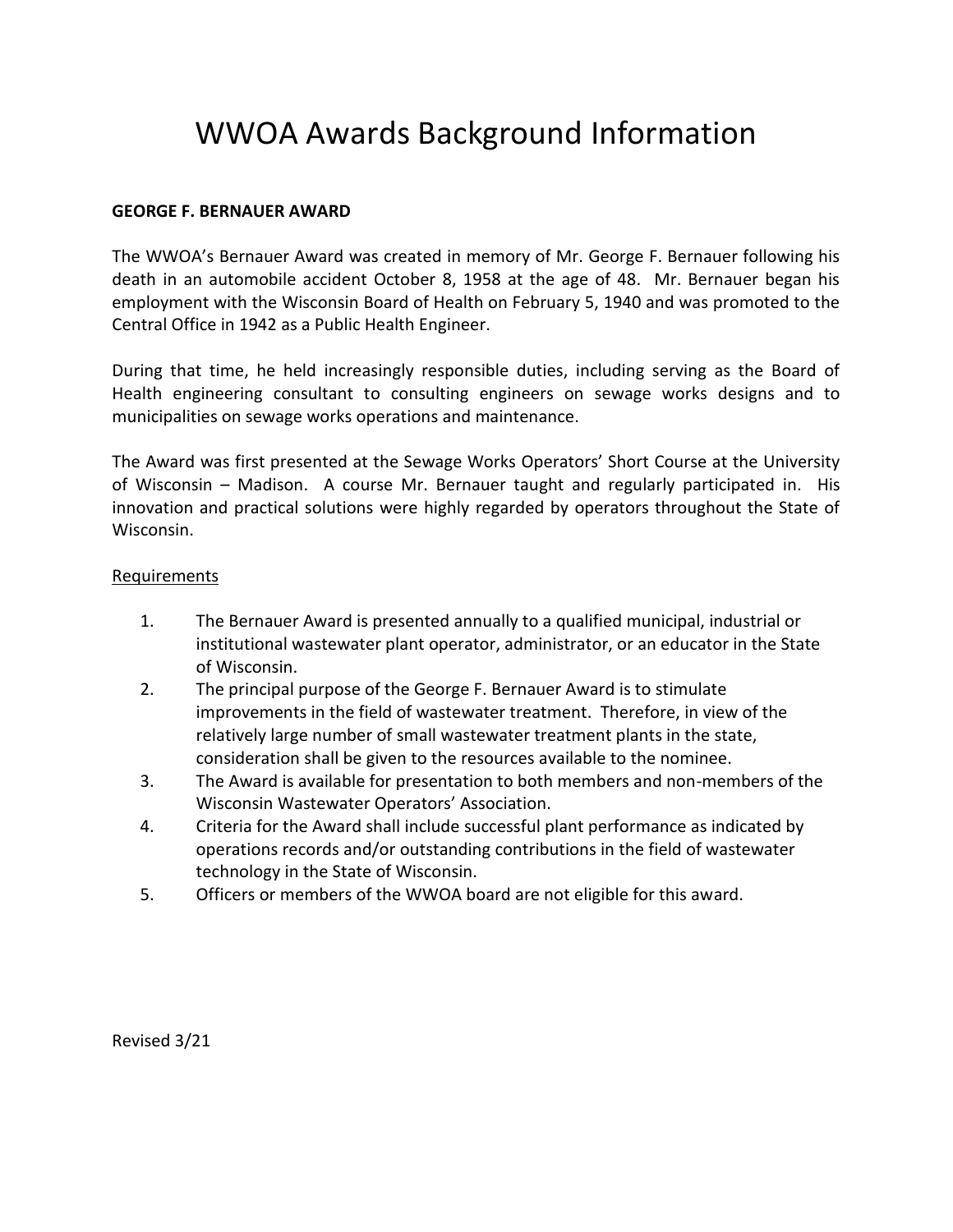#### **KOBY CRABTREE AWARD**

Dr. Crabtree was born in Japan and was a survivor of the atomic bomb attack on Hiroshima. He moved to this country in 1945, and passed away in February 1993, at the age of 58. His formal education consisted of a B.A. in chemistry from Ohio Wesleyan University (1958), an M.S. in bacteriology (1963), and a Ph. D. in Bacteriology and Civil Engineering from UW-Madison in 1965. He joined the University of Wisconsin, Marathon Center in Wausau in 1966 and was Chairman of the Department of Biological Sciences from 1974 until 1993. He was made an Honorary Member of WWOA in 1986 in recognition of his never-ending support of the wastewater profession and the WWOA.

Dr. Crabtree was a "teacher's teacher" who kept in touch with current developments in his field, yet was never too busy to offer advice over the phone to an operator who had an activated sludge problem. In everything he did he was knowledgeable, thorough and caring. Transfer of information and more importantly, the understanding of the information were of the utmost importance to him. His presentations to wastewater operators were not only enlightening but at the same time extremely entertaining.

The Koby Crabtree Award therefore is awarded to individuals who emulate the same traits in their everyday dealings with wastewater professionals. Transfer of technical information is the primary characteristic of this award but research and education in the wastewater field are equally important elements. Most critical is the ability to deliver this knowledge in a way that is understood by all who receive it. Dr. Crabtree specialized in microbiology of wastewater. Recipients of the Crabtree Award will all have their own area of expertise unique to that individual. What sets them apart is the manner in which they share this information freely and openly with all those they come in contact with.

## **Requirements:**

- 1. Member WWOA in good standing for 5 years.
- 2. Nominee has a demonstrated track record of providing exceptional or outstanding educational contribution to WWOA or industry-wide.
- 3. The following criteria will be used:
	- a. Recognized authority in his/her niche in the wastewater industry.
	- b. Routinely shares his/her knowledge through presentations or written materials.
	- c. Contributed to problem solving.
	- d. Provides professional service regardless of compensation.
- 4. Officers or members of WWOA Board are not eligible for this award.

Revised 3/21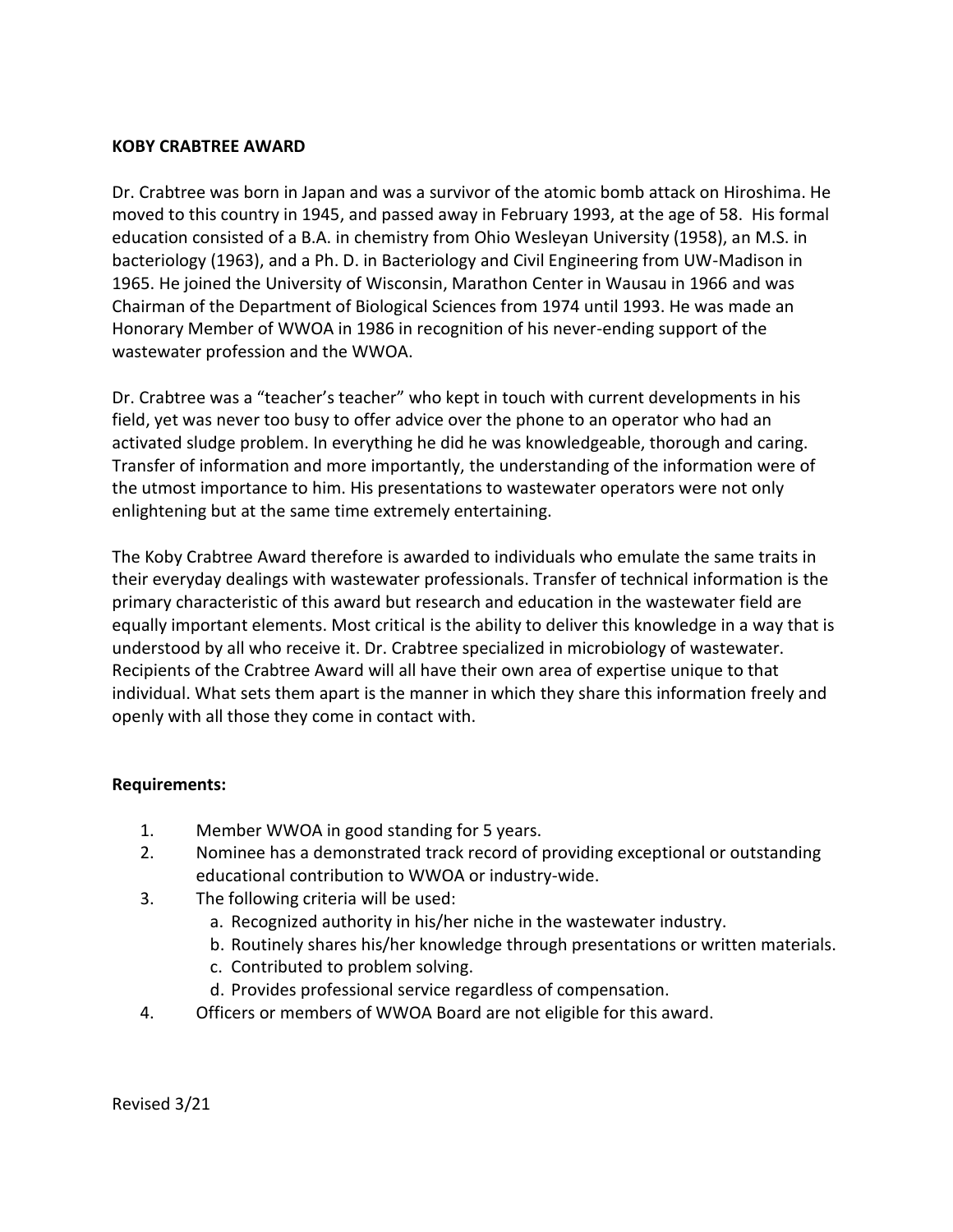### **ALBERS-TEMPLETON SERVICE AWARD**

The WWOA's Albers-Templeton Service Award is presented each year to a person who has made an outstanding contribution to the WWOA in the areas of promotion, operation, management, program participation, or education.

In August 2019, the WWOA Board of Directors received a proposal to rename the Service award as a memorial to Leo Templeton, who passed at the age of 96 in July 2018, for his 55 years of service to WWOA. It is difficult to identify an individual (or individuals) whose contribution(s) to WWOA is so outstanding as to name an award after them, and the Board did not take this matter lightly. Leo Templeton and his long-time friend Pete Albers have both left their mark indelibly stamped on the evolution of WWOA. After much discussion, and in recognition that any discussion of Leo invariably has to include his long-time friend, traveling partner, and equally deserving member Pete Albers, the Board voted in May 2020 to re-name the Service Award as the Albers-Templeton Service Award beginning in October 2020.

Pete and Leo set examples and created a model of what service to an organization should be. They focused on providing opportunities for training and having a good time while doing so. It was always about service and friendship.

Leo and Pete have compiled a lengthy track record of WWOA accolades including the following:

|                           | Leo Templeton | Pete Albers |
|---------------------------|---------------|-------------|
| <b>WWOA President</b>     | 1980-81       | 1979-80     |
| George F. Bernauer Award  | 1976          | 1992        |
| Service Award             | 1997          | 2015        |
| <b>Honorary Member</b>    | 2005          | 2006        |
| 50 Conference attendances | 2017          | 2017        |

## Requirements

There are several qualifying criteria that all nominees must meet in order to be considered for this particular award. All nominations received by the Awards Committee will be reviewed based upon these criteria; subsequently a formal recommendation will be forwarded onto the WWOA Board of Directors for approval. Qualifying criteria for the Albers-Templeton Service Award are as follows:

- 1. This person must be an active member of the WWOA for a period of ten years.
- 2. The efforts for which this person is being recognized may be from the current year or from previous years.
- 3. Officers or members of the WWOA Board of Directors are not eligible for this award.